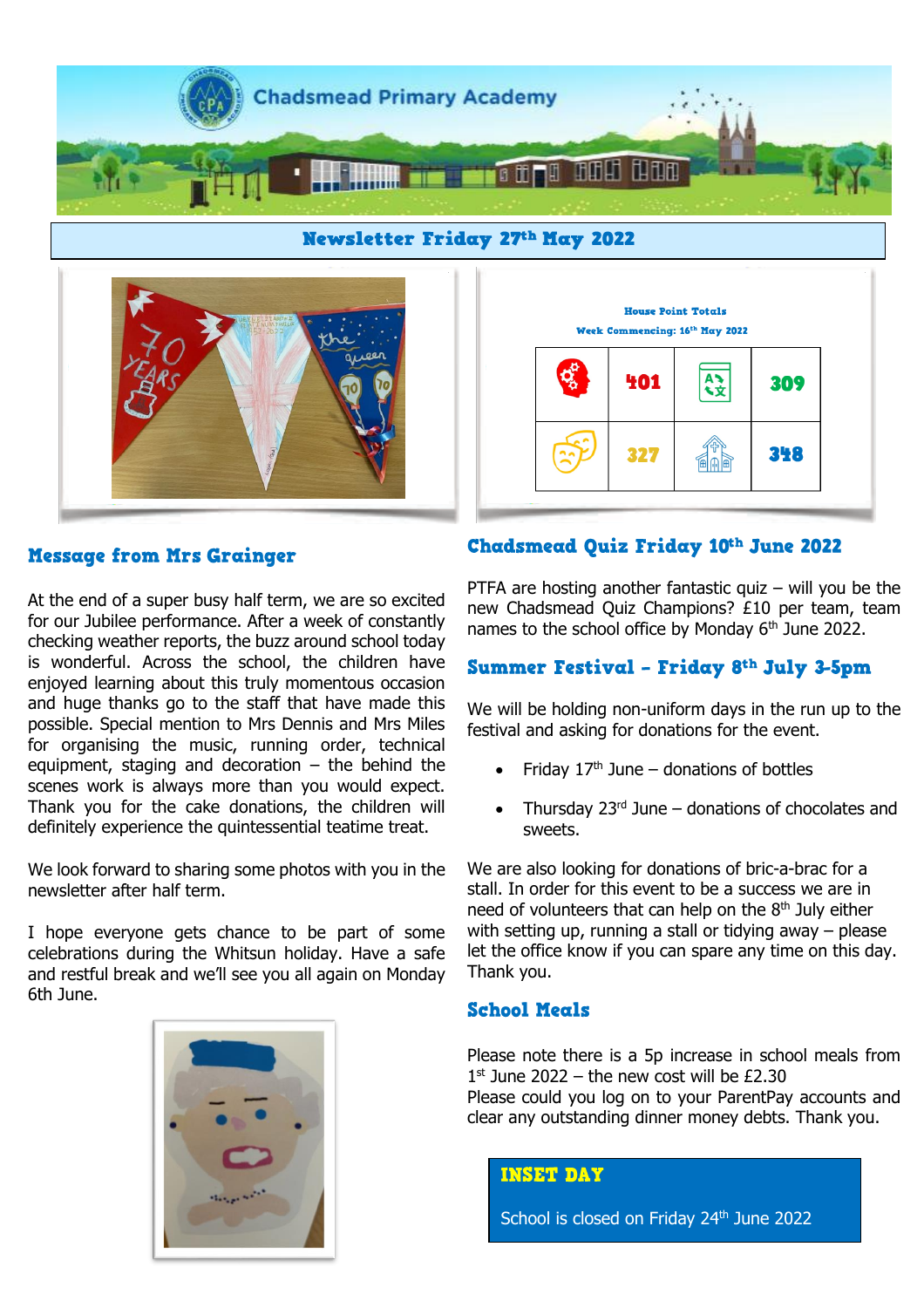

# What has your child been learning about in class this week?

# **Years 1 & 2**

We have had a really super week in Years 1 & 2 celebrating the Queen's Jubilee. We have been singing lovely songs and practising our Jubilee performance to share with our parents. We have spent the week learning lots of facts about the queen and creating timelines to sequence her life. We have compiled fact files about her and some fabulous acrostic poems. We have designed and created our own postage stamps using the colours red, white and blue and not forgetting a silhouette of the queen's head to put on it. We thoroughly enjoyed the Friday celebrations!

#### Years 3 & 4

Well, we have reached the end of the half term already. Can you believe it? And what a way to end with the Queen's Jubilee celebrations. Years 3 & 4 loved making their crowns and practising their royal waves! They also loved curtseying and bowing as expertly demonstrated by Mrs Bishop. It was amazing to hear the whole school sing their 'Royal' songs especially the rousing rendition of 'God Save The Queen'. Thanks for all your support in making the children look so wonderful in red, white and blue. They had a great celebration.

We shall be continuing our 'Blue Abyss' theme for the next 2 weeks after the break before beginning the final theme of the year.

Homework for the half term holiday is spellings, reading and MOST importantly TIMES TABLES practice for Year 4 especially. Year 4 will take the times tables National test in the first week back - they will have 25 questions of a mix of all tables up to and including the x12s.

# Years 5 & 6

Years 5 & 6 have spent a lot of this week thinking about the Queen's Jubilee: We have practiced songs; written and performed scripts for our celebration; written a letter to the Queen using formal language and spent a day drawing portraits of the Queen.

In addition to this many children have auditioned to be part of our upcoming Chadsmead's Got Talent. This can be a daunting experience, anyone who is able to get on stage, in front of an audience, should be proud of themselves.

Enjoy your break, we look forward to seeing everyone rejuvenated when we return.

# **Awards Ceremony**

Mrs Crossley and Miss Hathaway attended an Awards Ceremony at the Molineux Stadium on Thursday evening. We have a number of students from Wolverhampton University that carry out their placement at Chadmsead Primary Academy. Mrs Crossley and Miss Hathaway were nominated for the 'Outstanding Contribution to Student Placement' award and the school was



also nominated for 'Placement Provider of the Year!' Well done to everyone involved.



# CD Player

Reception class are on the lookout for a CD player – if you have one at home that you no longer use and can donate to them they would be very thankful.

#### **Leave of Absence**

If you are planning a holiday during term time, although they cannot be authorised we do ask that you complete a leave of absence from which available from the school office or on the school website.